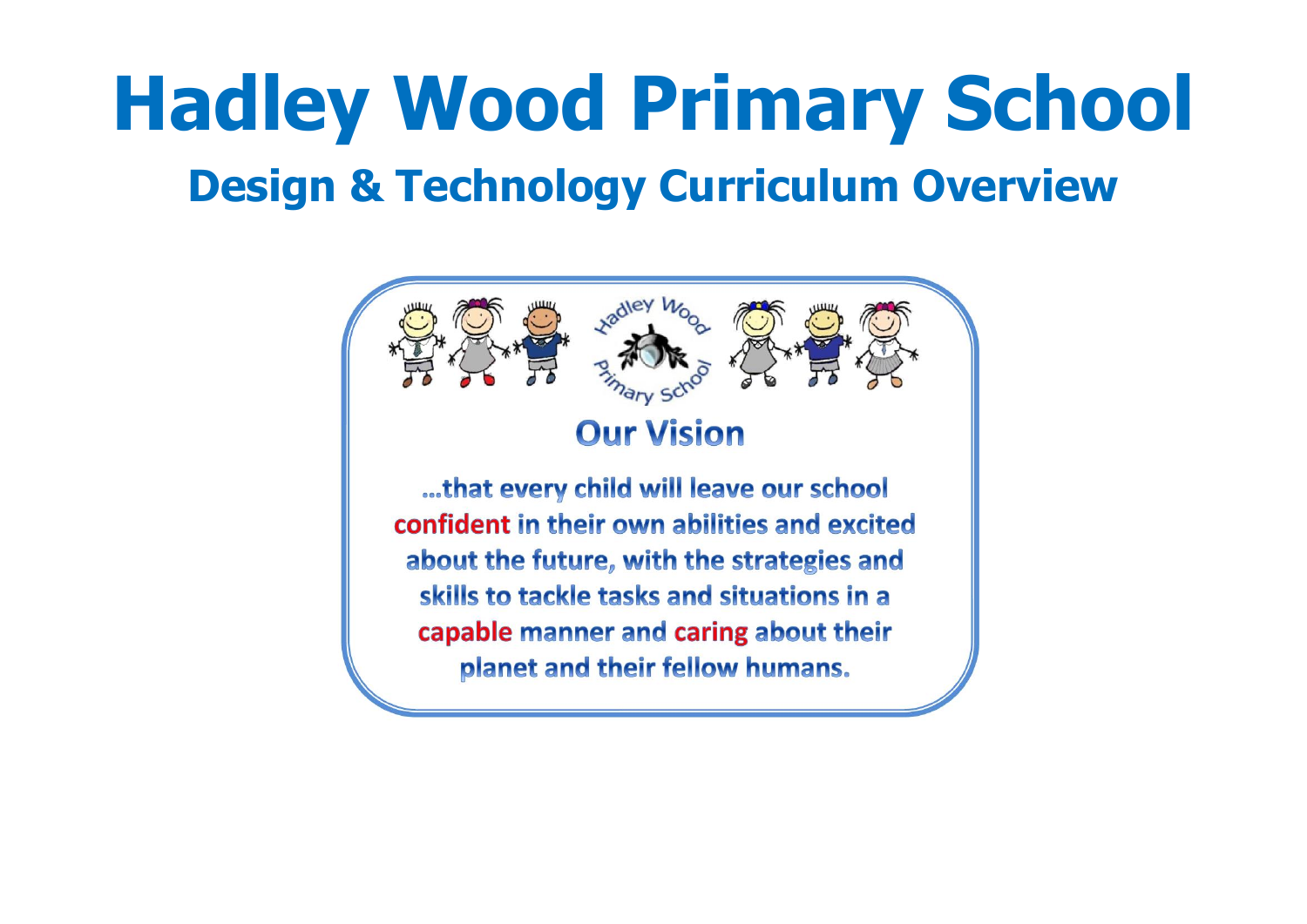### **Curriculum Intent:**

Design and Technology is an inspiring, rigorous and practical subject. At Hadley Wood Primary School, we value the creative curriculum and believe that it can have a powerful and positive effect on children, helping them to become confident, creative learners who are able to express their individual interests, thoughts and ideas.

We encourage the children to use their creativity and imagination to design and make products that solve real and relevant problems within a variety of contexts considering their own and others' needs, wants and values. We aim to make links to designs and designers throughout history, providing opportunities for children to critically reflect upon and evaluate others designs and the overall effectiveness of the product before evaluating their own. As pupils progress, we support them to be able to think critically and develop a more rigorous understanding of design and technology.

We encourage children to develop as designers by ensuring they have the opportunity to broaden both their technical skills and their knowledge. Teachers plan a sequence of lessons inspired by exciting and engaging topics to ensure they have progressively covered the knowledge, understanding and skills required in the National Curriculum. The skills covered were devised by the Design and Technology Subject Lead – in collaboration with the teaching team – and are based on the National Curriculum objectives and also using the Chris Quigley objectives.

Children engage in a broad range of practical experiences to create innovative designs which solve relevant problems and improve children's ability to control materials, tools and techniques. Teachers implement the iterative design process by encouraging children to design based on prior knowledge, research, design criteria and real problems. Children with evaluate existing products and take risks when making new products, acquiring new skills and selecting from a wide range of materials and components. As part of the process children will be given time to evaluate and improve their products, using a design criteria to guide this reflection. Children will understand how key events and individuals in design and technology have helped to shape the world.

Through DT work in the classroom, the children at Hadley Wood Primary School have the opportunity to develop their skills in mechanisms, structures, textiles, mechanical systems, electrical systems and cooking and nutrition. These areas are developed continuously throughout the school from foundation stage through to year six and the children have the opportunity to revisit skills from previous years before learning new ones. We encourage children to express individuality in their work and to keep their own personalised sketchbooks where they can explore ideas, be inventive and take risks. When children leave Hadley Wood Primary School, we expect them to have a wide range of well-developed skills in the six areas of our curriculum that they can then build on and develop further as they continue in their education.

## **How we plan for and teach Design and Technology:**

At Hadley Wood Primary School, DT is taught for three half terms per year with key skills alternating in each year group. Teachers plan sequences of lessons across the half term that will build on and develop the children's skills culminating in a final piece.

The skills and knowledge that children will develop throughout each DT topic are mapped across each year group and across the school to ensure progression. The teaching of DT across the school follows the National Curriculum through the use of Design and Technology Association's 'Projects on a Page' documents. Children design products with a purpose in mind and an intended user of the products. As evidenced within the Long Term Overview below, the coverage of that National Curriculum knowledge and skills is woven through each unit and many of the skills are repeated multiple times across the pupils education, to reinforce confidence with this subject.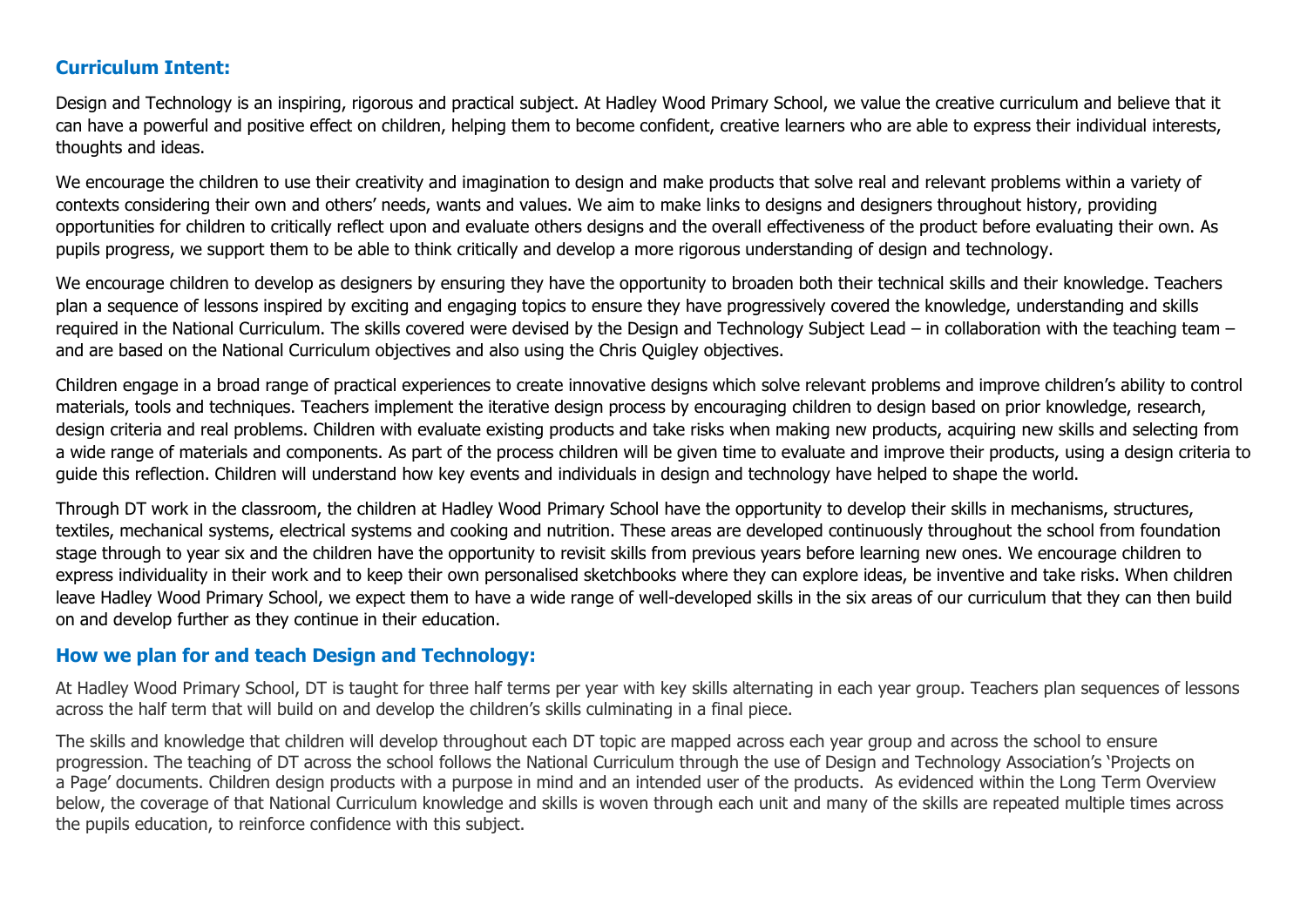Food technology is implemented across the school with children developing an understanding of where food comes from, the importance of a varied and healthy diet and how to prepare this. Each year the children take part in one unit of food technology, researching, designing, preparing and creating food in our dedicated children's kitchen. Children have the opportunity to grow their own fruit, vegetables and herbs at our onsite garden and use these within their cooking where possible.

The teaching of DT follows the research, design, make and evaluate cycle, with technical knowledge and relevant vocabulary shared at each stage. The design process is always linked to real life, relevant contexts to give meaning to the learning. When making their products, the children are given choice and a wide range of tools and materials to choose from. When evaluating, the children are taught to evaluate their own products against the initial design criteria to see how well it has met the needs and wants of the intended user and to identify any changes that could be made.

#### **All units will include the following objectives:**

- **Investigative activities** where children critically evaluate existing products to inform their own design considerations.
- Focused practical tasks where children are given the opportunity to learn and practise new skills and techniques which they can utilise in making products.
- **'Design and make' assignments** where the children are given the opportunity to be creative, using what they have learned through previous activities.
- **Evaluating an end product** where children decide if it is fit for its purpose and what changes could be made to improve their design.

# **What you will see in our Design and Technology lessons:**

- 1. Every lesson is carefully planned around **an enquiry question for children to answer**. By ensuring that these questions spark children's enquiry and **curiosity,** children are engaged in their learning and want to find out the answer. Lessons are purposeful and result in children gaining a new understanding of the world around them.
- 2. In each lesson the **learning objective** is designed so that children have a powerful understanding of the skills and understanding they are developing in the lesson. **Success criteria** define the features of the learning intention in the context of the activity so that children can identify what they are aiming for and how well they are doing.
- 3. Learning is effectively sequenced by sharing prior learning **'building blocks'** at the start of each lesson/topic/new concept. We recognise that children are more likely to retain new learning if it connected to prior understanding. Building blocks help pupils of all levels to connect new learning with existing concepts and promote **independence.**
- 4. Teachers start each lesson with a **discursive statement** to engage pupils and draw links between prior and new learning. Different levels of challenge and **'what if'** challenges help to ensure our children have high aspirations of themselves and strive to be the best they can be.
- 5. Teachers skillfully use the **'Deliberate Mistake'** approach to learning to build pupil **resilience** to failure alongside their ability to work independently to problem solve. This embeds the concept that making mistakes is integral to the learning process.

## **Design and Technology Long Term Overview: EYFS – Year 6**

| <b>Development matters</b> | <b>Curriculum provision</b> | <b>Contribution on wider Design</b> |
|----------------------------|-----------------------------|-------------------------------------|
|                            |                             | and Technology knowledge and        |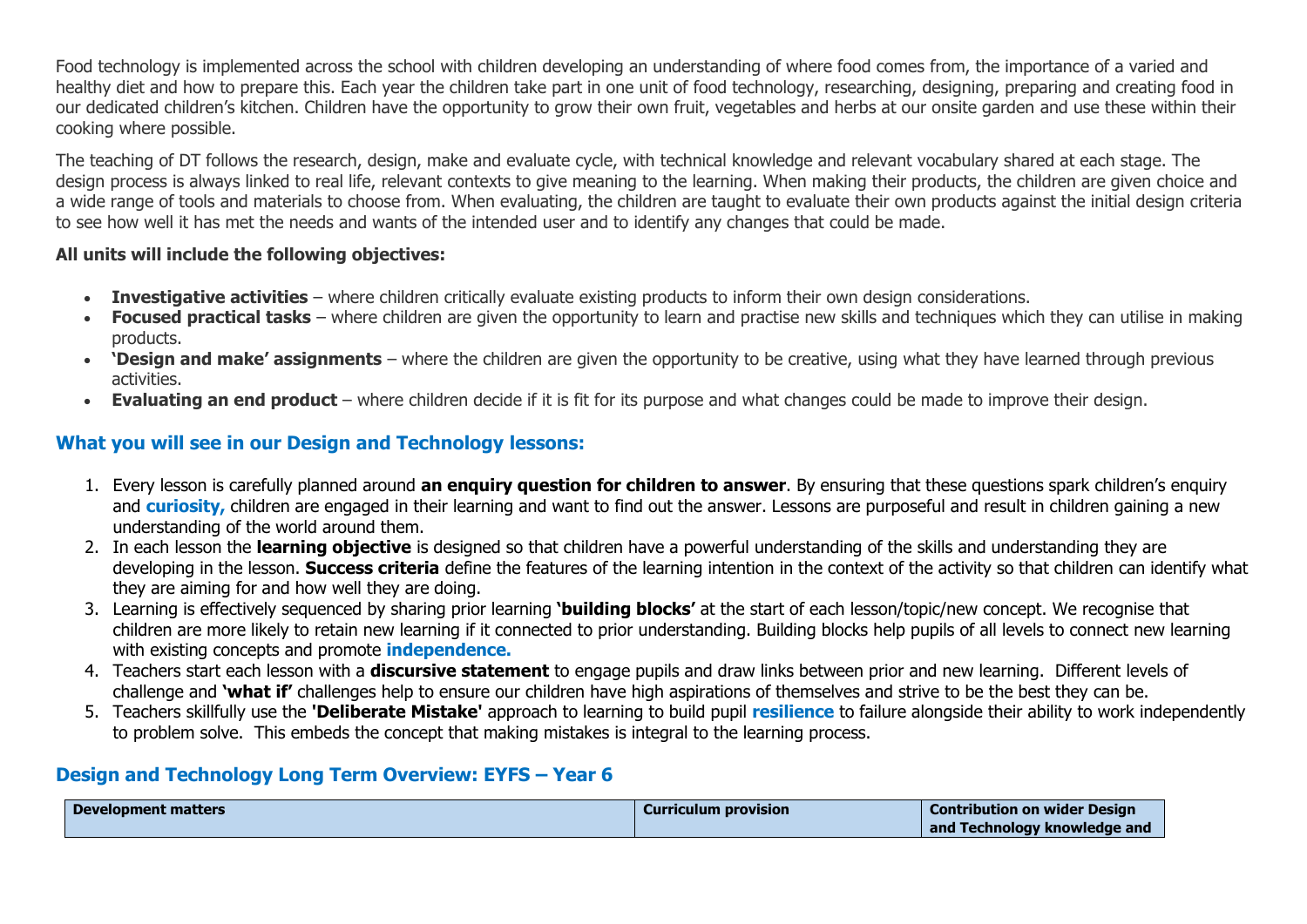|               |                                                                                |                                                                                                                                                                                                                                                                                                                                                     |                                                                                                                                                                                                                                                                                                                                                                                                                                                | what later content this prepares                                                                                                                                                                                                                                                                                   |
|---------------|--------------------------------------------------------------------------------|-----------------------------------------------------------------------------------------------------------------------------------------------------------------------------------------------------------------------------------------------------------------------------------------------------------------------------------------------------|------------------------------------------------------------------------------------------------------------------------------------------------------------------------------------------------------------------------------------------------------------------------------------------------------------------------------------------------------------------------------------------------------------------------------------------------|--------------------------------------------------------------------------------------------------------------------------------------------------------------------------------------------------------------------------------------------------------------------------------------------------------------------|
|               |                                                                                |                                                                                                                                                                                                                                                                                                                                                     |                                                                                                                                                                                                                                                                                                                                                                                                                                                | for                                                                                                                                                                                                                                                                                                                |
| 3-4 years old | Understanding<br>the World<br>Personal, Social<br>and Emotional<br>Development | Select and use activities and resources, with<br>help When needed.<br>This helps them to achieve a goal they have<br>chosen or one which is suggested to them.                                                                                                                                                                                      | Pupils will have access to a wide range of<br>small world equipment both in the indoor<br>and outdoor classroom. This will provide<br>opportunity for exploration and creative<br>play.                                                                                                                                                                                                                                                        | Exploratory activities in EYFS such<br>as building LEGO structures and<br>dens supports an understanding of<br>how things work and can be<br>improved in preparation for the unit<br>of work on levels and pulleys in                                                                                              |
|               | Physical<br>Development                                                        | Use large-muscle movements to wave<br>flags and streamers, paint and make<br>marks.                                                                                                                                                                                                                                                                 | Pupils will have access to a range of<br>construction used to create their own<br>designs/ toys, LEGO, junk modelling,                                                                                                                                                                                                                                                                                                                         | Year One.                                                                                                                                                                                                                                                                                                          |
|               |                                                                                | Choose the right resources to carry out<br>their own plan.                                                                                                                                                                                                                                                                                          | wooden blocks, large blocks - outside area,<br>etc. Pupils will use and engage with a range<br>of programmable toys - Beebots which                                                                                                                                                                                                                                                                                                            | Developing an understanding of the<br>importance of good hygiene and<br>health and safety will prepare pupils                                                                                                                                                                                                      |
|               |                                                                                | Use one-handed tools and equipment,<br>for example, making snips in paper with                                                                                                                                                                                                                                                                      | they use to programme instructions.                                                                                                                                                                                                                                                                                                                                                                                                            | for using a range of utensils in the<br>Year 1 unit of work on Fruit                                                                                                                                                                                                                                               |
|               | Understanding                                                                  | scissors<br>Explore how things work                                                                                                                                                                                                                                                                                                                 | Pupils will design and create their own<br>'Super Vegetables' as part of their unit of                                                                                                                                                                                                                                                                                                                                                         | Kebabs.                                                                                                                                                                                                                                                                                                            |
|               | the World                                                                      |                                                                                                                                                                                                                                                                                                                                                     | work exploring Supertato.                                                                                                                                                                                                                                                                                                                                                                                                                      | The design and creation of theatrical<br>masks to support the pupil's                                                                                                                                                                                                                                              |
|               | <b>Expressive Arts</b><br>and Design                                           | Make imaginative and complex 'small worlds' with<br>blocks and construction kits, such as a city with<br>different buildings and a park.<br>Explore different materials freely, in order to develop<br>their ideas about how to use them and what to<br>make.<br>Develop their own ideas and then decide which<br>materials to use to express them. | Pupils will design and then make their own<br>pancakes and chocolate crispy cakes at<br>Easter. Adults will discuss the ways in<br>which melting changes the state of the<br>chocolate and the difference between hot<br>and cold. This will enable adults to<br>reinforce the importance of health and<br>safety when handling hot food. . Good<br>hygiene and the correct use of utensils will<br>be explored here with adult support during | understanding of literary texts such<br>as The Colour Monster prepare<br>pupils for unit of work in Year 2 on<br>designing and making their own<br>puppets.<br>Exploration of building and testing<br>different free-standing structures<br>throughout the EYFS stage help to<br>prepare pupils ability to design, |
|               |                                                                                | Create closed shapes with continuous lines, and<br>begin to use these shapes to represent objects.                                                                                                                                                                                                                                                  | this unit of work.<br>Pupils will make play dough on a regular                                                                                                                                                                                                                                                                                                                                                                                 | test and improve free-standing<br>structures in Year 1.                                                                                                                                                                                                                                                            |
| Reception     | Physical<br>Development                                                        | Progress towards a more fluent style of moving, with<br>developing control and grace.                                                                                                                                                                                                                                                               | basis with the adults in EYFS.                                                                                                                                                                                                                                                                                                                                                                                                                 |                                                                                                                                                                                                                                                                                                                    |
|               |                                                                                | Develop their small motor skills so that they can use<br>a range of tools competently, safely and confidently.                                                                                                                                                                                                                                      | Pupils will be provided with the opportunity<br>to make their own houses using junk<br>modelling.                                                                                                                                                                                                                                                                                                                                              |                                                                                                                                                                                                                                                                                                                    |
|               |                                                                                | Use their core muscle strength to achieve a good<br>posture when sitting at a table or sitting on the<br>floor.                                                                                                                                                                                                                                     | Pupils will design and create their own face<br>masks and puppets to support their                                                                                                                                                                                                                                                                                                                                                             |                                                                                                                                                                                                                                                                                                                    |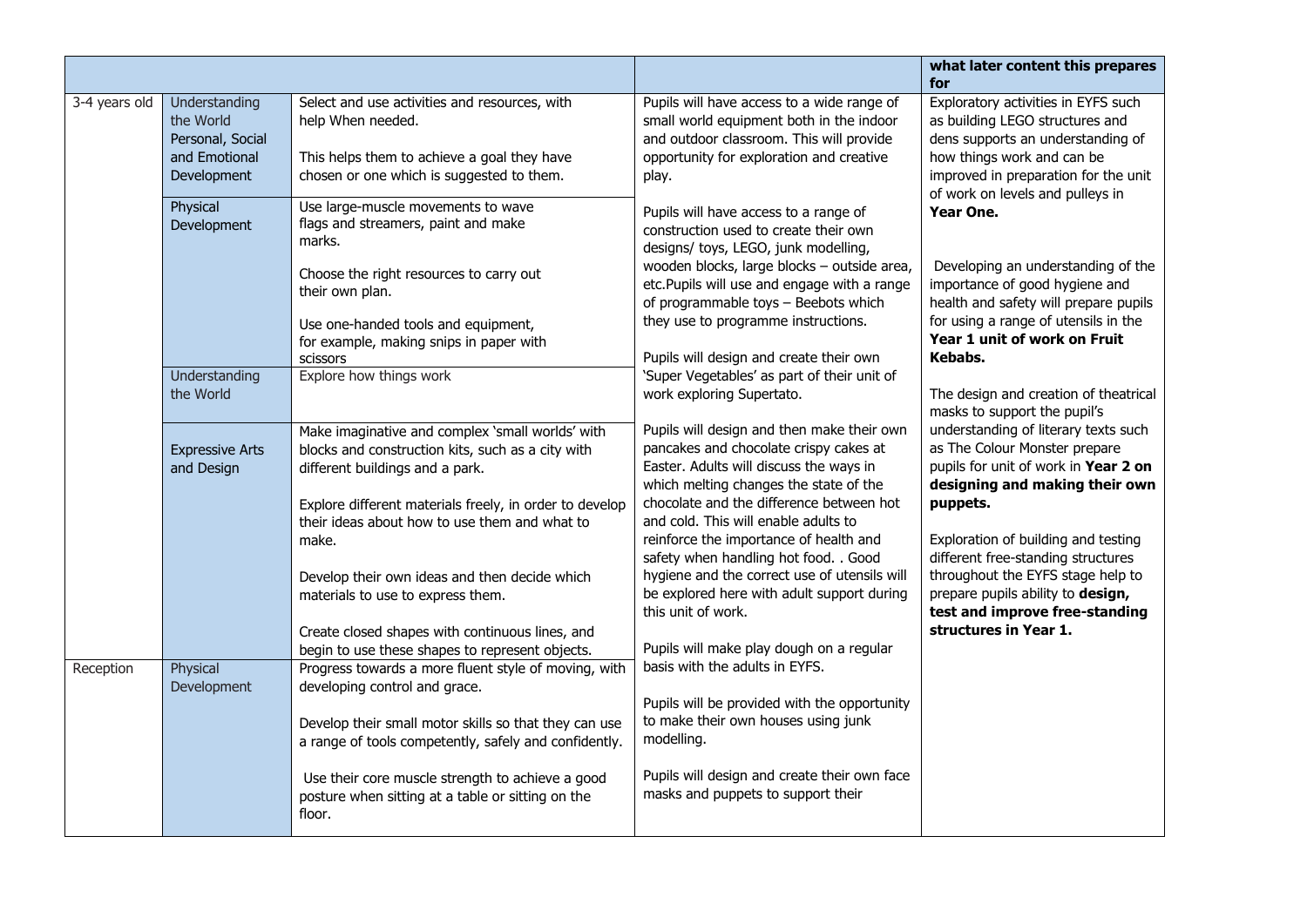|            | <b>Expressive Arts</b>                    | Explore, use and refine a variety of artistic effects to                                                                                                                                | understanding of a core Literary text e.g.                                                                                                                                                                                                                  |  |
|------------|-------------------------------------------|-----------------------------------------------------------------------------------------------------------------------------------------------------------------------------------------|-------------------------------------------------------------------------------------------------------------------------------------------------------------------------------------------------------------------------------------------------------------|--|
|            | and Design                                | express their ideas and feelings.                                                                                                                                                       | The Color Monster goes to School.                                                                                                                                                                                                                           |  |
|            |                                           | Return to and build on their previous learning,<br>refining ideas and developing their ability to<br>represent them.<br>Create collaboratively, sharing ideas, resources and<br>skills. | The classroom environment is set up to<br>include a messy play area, themed role<br>play area alongside the outdoor home role<br>play area. Pupils are encouraged to design,<br>create, and make their own designs which<br>complement their creative play. |  |
| <b>ELG</b> | Physical                                  | Use a range of small tools, including scissors,                                                                                                                                         |                                                                                                                                                                                                                                                             |  |
|            | Development -<br><b>Fine Motor Skills</b> | paintbrushes and cutlery                                                                                                                                                                | The classroom environment includes a<br>small world Dolls House - furniture and                                                                                                                                                                             |  |
|            | <b>Expressive Arts</b>                    | Safely use and explore a variety of materials, tools<br>and techniques, experimenting with colour, design,                                                                              | figures. Pupils can create house/den etc.                                                                                                                                                                                                                   |  |
|            | and Design $-$<br>Creating with           | texture, form and function.                                                                                                                                                             | using a range of materials, e.g. Poddely,                                                                                                                                                                                                                   |  |
|            | <b>Materials</b>                          |                                                                                                                                                                                         | large cardboard boxes, tents, material, etc.                                                                                                                                                                                                                |  |
|            |                                           | Share their creations, explaining the process they<br>have used.                                                                                                                        | Fine motor skills are developed throughout                                                                                                                                                                                                                  |  |
|            |                                           |                                                                                                                                                                                         | the course of the day through dough disco<br>activities, small world play, cutting                                                                                                                                                                          |  |
|            |                                           |                                                                                                                                                                                         | activities which develop the use of scissor                                                                                                                                                                                                                 |  |
|            |                                           |                                                                                                                                                                                         | grip etc.                                                                                                                                                                                                                                                   |  |
|            |                                           |                                                                                                                                                                                         | Pupils are encouraged to use their own                                                                                                                                                                                                                      |  |
|            |                                           |                                                                                                                                                                                         | tools e.g., paintbrushes and cutlery                                                                                                                                                                                                                        |  |
|            |                                           |                                                                                                                                                                                         | independently from the onset of the<br>Reception year.                                                                                                                                                                                                      |  |
|            |                                           |                                                                                                                                                                                         |                                                                                                                                                                                                                                                             |  |
|            |                                           |                                                                                                                                                                                         | Children are encouraged to make                                                                                                                                                                                                                             |  |
|            |                                           |                                                                                                                                                                                         | selections of the types of materials for their                                                                                                                                                                                                              |  |
|            |                                           |                                                                                                                                                                                         | creative designs. A wide range of materials<br>and resources are made available to them                                                                                                                                                                     |  |
|            |                                           |                                                                                                                                                                                         | throughout the course of the day.                                                                                                                                                                                                                           |  |

| Year 1   | <b>Substantive Knowledge Content</b>   | Recurring themes, ideas and language                    | <b>Contribution on wider Design and Technology</b>     |
|----------|----------------------------------------|---------------------------------------------------------|--------------------------------------------------------|
|          | based around a Big Question            |                                                         | knowledge and what later content this prepares         |
|          |                                        |                                                         | for                                                    |
| Autumn 2 | <b>Food: Preparing fruit and</b>       | Pupils begin to understand where fruit and vegetables   | Pupils begin to develop an understanding of where      |
|          | vegetables                             | come from and how some products can be grown at         | different food originates and why. They connect        |
|          | Product: Fruit feast to be shared with | home whilst others must be produced abroad due to       | learning about healthy lifestyles and diet, from other |
|          | parents                                | climate. They explore the 'tastes' and 'textures' of    | areas of the curriculum, to work in D&T. Pupils begin  |
|          |                                        | different fruit and use this experience to agree simple | to understand the importance of using cooking utensils |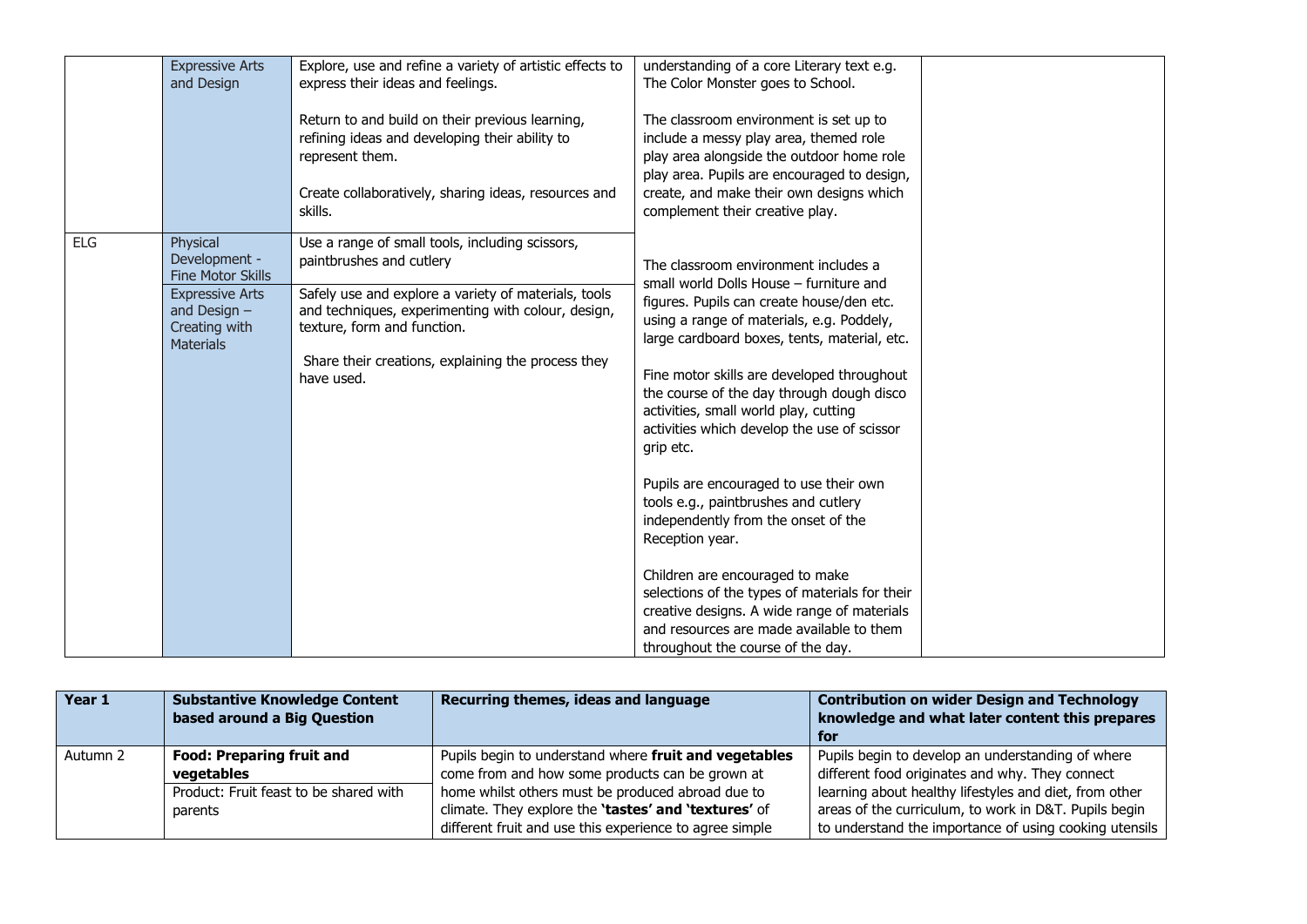|                   | Understand where a range of fruit and<br>vegetables come from<br>Use a range of utensils to cut, slice,<br>peel, grate and squeeze<br>Understand and use basic principles of a<br>healthy diet<br>Generate ideas based on simple design<br>criteria<br>Evaluate ideas and final product                                                                                                                                                                                           | design criteria for a fruit feast that will appeal to the<br>'end consumer'. Pupils learn how to safely use a range<br>of kitchen 'utensils' and develop their fine motor skills<br>to 'cut', 'slice', 'peel', 'grate' and 'squeeze' fruit.<br>They 'evaluate' their final 'product' with the 'intended<br><b>user'</b> in mind.                                                                                                                                                                                                                                                                                                                                                                                                     | safely and develop their fine motor skills to cut, peel,<br>grate and squeeze fruit. These skills are further<br>developed in Year 3 when they prepare<br>different vegetarian toppings for a pizza and in<br>Year 6 where they make a dish based on Fair<br><b>Trade Products.</b>                                                                                                                                                                                                                                                                                            |
|-------------------|-----------------------------------------------------------------------------------------------------------------------------------------------------------------------------------------------------------------------------------------------------------------------------------------------------------------------------------------------------------------------------------------------------------------------------------------------------------------------------------|--------------------------------------------------------------------------------------------------------------------------------------------------------------------------------------------------------------------------------------------------------------------------------------------------------------------------------------------------------------------------------------------------------------------------------------------------------------------------------------------------------------------------------------------------------------------------------------------------------------------------------------------------------------------------------------------------------------------------------------|--------------------------------------------------------------------------------------------------------------------------------------------------------------------------------------------------------------------------------------------------------------------------------------------------------------------------------------------------------------------------------------------------------------------------------------------------------------------------------------------------------------------------------------------------------------------------------|
| Spring 1          | <b>Mechanisms: Sliders and Levers</b><br>Product: Information book for a Year 1<br>pupil based on a significant person in<br>history.<br>Understand that different mechanisms<br>produce different types of movement<br>Select from and use a wide range of<br>materials and components according to<br>characteristics and use simple cutting,<br>shaping, joining and fastening skills<br>Generate ideas based on simple design<br>criteria<br>Evaluate ideas and final product | Pupils develop an understanding of book designs by<br>comparing and contrasting products over time. They<br>analyse construction methods to gain an understanding of<br>the function of moving parts including 'sliders' and<br>'levers' and develop the vocabulary to describe these<br>functions including 'pivot', 'left', 'right', 'push', 'pull',<br>'up' and 'down'. Through focused tasks, pupils select<br>and use tools to 'cut', 'shape' and 'join' paper/card<br>to produce simple 'mechanisms' such as 'flaps',<br>'sliders' and 'levers', understanding that different<br>mechanisms produce different movement. They<br>'evaluate' their product in relation to the 'purpose',<br>'user' and simple 'design criteria'. | Pupils begin to understand the importance of the<br>design process in order to meet a design brief for a<br>specific audience. They develop their understanding of<br>the movement of a variety of mechanisms and the<br>function of a mechanism in a product. Pupils begin to<br>self and peer evaluate their outcomes against the<br>design brief and make suggested improvements.<br>Through KS1/KS2 pupils continue to build on these<br>skills of planning and evaluation. Pupils'<br>understanding of mechanisms is built on in Year<br>2 by exploring wheels and axles. |
| Summer 1          | <b>Structures: Freestanding structures</b><br>Product: Toy chair for a teddy bear<br>Know how to make freestanding<br>structures stronger, stiffer and more<br>stable<br>Select from and use a wide range of<br>materials and components according to<br>characteristics and use simple cutting,<br>shaping, joining and fastening skills<br>Generate ideas based on simple design<br>criteria<br>Evaluate ideas and final product                                                | Pupils explore and develop an understanding of<br>'freestanding structures' to enable them to plan<br>efficiently to meet the design brief. Fine motor skills are<br>developed as pupils continue to use tools to 'cut' and<br>'join' their chosen materials together to make a chair for<br>a Teddy. Through focused tasks, they 'fold' paper and<br>card in different ways and are encouraged to find ways to<br>make their structures 'strong' and 'stable'. Pupils test<br>the 'functionality' of their chairs, 'evaluate' the<br>'product' they have made and make suggestions for<br>improvement.                                                                                                                              | Pupils continue to understand the importance of the<br>different stages of the design process including<br>exploring existing products to influence initial designs<br>and considering purpose to establish criteria for a<br>successful product. By developing an understanding of<br>the design process, children can select tools and<br>materials effectively and formulate clear plans for<br>construction. This prepares pupils for measuring,<br>cutting and joining materials together<br>effectively when assembling axles in Year 2.                                 |
| Year <sub>2</sub> | <b>Substantive Knowledge Content</b><br>based around a Big Question                                                                                                                                                                                                                                                                                                                                                                                                               | Recurring themes, ideas and language                                                                                                                                                                                                                                                                                                                                                                                                                                                                                                                                                                                                                                                                                                 | <b>Contribution on wider Design and Technology</b><br>knowledge and what later content this prepares<br>for                                                                                                                                                                                                                                                                                                                                                                                                                                                                    |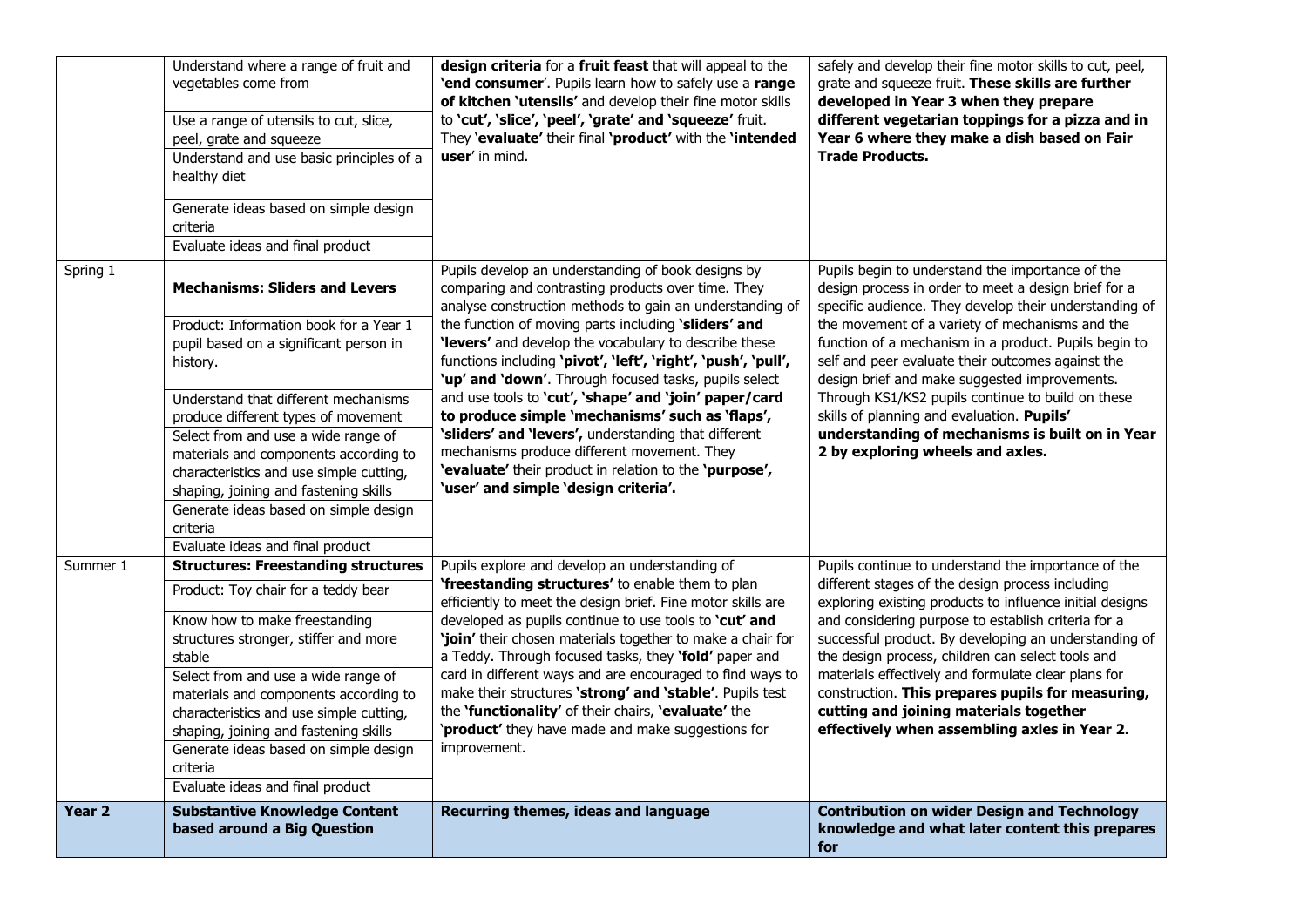| Autumn 1          | <b>Food: Understand the history</b><br>behind bread<br>Product: Speciality bread to be served<br>to children in the dining hall at<br>lunchtime<br>Select and use appropriate utensils to<br>measure and combine ingredients<br>Evaluate ideas and final product taking<br>into account the views of others when<br>making improvements                                            | Pupils understand where <b>bread</b> first originated from<br>including the <b>historical symbolism</b> and how it has<br>evolved over time. Pupils explore bread, through 'taste<br>test evaluations', understanding how different<br>'ingredients' are used to create different 'products' and<br>their 'designs' in relation to specific 'audiences'.<br>Through focused tasks, pupils are given opportunities to<br>follow and adapt 'basic recipes', practise 'weighing'<br>accurately and develop 'cutting', 'shaping', 'rubbing'<br>and 'kneading' skills. They explore whether the final<br>product has met the 'intended design outcome' and<br>'evaluate' their product critically. | Pupils build on their knowledge of where ingredients<br>come from and the production processes. This unit<br>supports pupil understanding of hygiene, nutrition,<br>healthy eating and a varied diet in preparation for KS2<br>where children are exposed to creating a wider range<br>of dishes. Pupils develop confidence with using<br>measuring scales accurately, are able to follow recipes<br>step by step and adapt them for an intended<br>audience, This prepares pupils well for designing<br>and making their own burgers in Year 6 and<br>making dough for pizza bases in Year 3. |
|-------------------|------------------------------------------------------------------------------------------------------------------------------------------------------------------------------------------------------------------------------------------------------------------------------------------------------------------------------------------------------------------------------------|-----------------------------------------------------------------------------------------------------------------------------------------------------------------------------------------------------------------------------------------------------------------------------------------------------------------------------------------------------------------------------------------------------------------------------------------------------------------------------------------------------------------------------------------------------------------------------------------------------------------------------------------------------------------------------------------------|------------------------------------------------------------------------------------------------------------------------------------------------------------------------------------------------------------------------------------------------------------------------------------------------------------------------------------------------------------------------------------------------------------------------------------------------------------------------------------------------------------------------------------------------------------------------------------------------|
| Spring 1          | Sewing: Puppet of an animal for a<br>hot or cold climate<br>Purpose: Puppet for a puppet show to<br>perform to their peers.<br>Understand the purpose, structure and<br>functions of joins<br>Cut and join fabrics with simple<br>techniques<br>Follow a design to make a product,<br>joining fabrics with simple stitches<br>Evaluate the products against the<br>design criteria | Pupils learn about the purpose of puppets for<br>entertainment and consider the sort of puppet that<br>should be made and why. They will consider the different<br>'joining techniques' and which media and materials<br>they will use. Through focused tasks pupils are given the<br>opportunities to explore different sewing techniques<br>and develop their confidence with the 'running stitch'<br>and the effectiveness of securing fabric together.<br>Pupils will explore whether the final product has met their<br>'intended design outcome' and 'evaluate' their<br>product critically.                                                                                            | Pupils begin to develop their knowledge of joining<br>different fabrics using sewing techiques and<br>considering the use of different mediums to add detail<br>to their puppets. The skill of sewing prepares the<br>pupils for designing and making a bag for a<br>Bronze Age hunter gatherer and in Year 6 when<br>they complete their "make, do and mend," unit<br>as part of the World War 2 topic.                                                                                                                                                                                       |
| Spring 2          | <b>Mechanisms: Wheels and axles</b><br>Product: Toy ambulance for a 6-year-old<br>Assemble fixed and free axles; mark<br>out, hold, cut and join materials and<br>components correctly<br>Evaluate ideas and final product taking<br>into account the views of others when<br>making improvements                                                                                  | Pupils evaluate a range of products with 'wheels' and<br>'axles' before looking at the 'purpose' and 'key<br>features' of an ambulance. They generate simple<br>'design criteria' and develop their own ideas for making<br>a toy ambulance through talking and drawing. Through<br>focused tasks, pupils learn how to 'assemble fixed and<br>free axles'. They explore the use of a range of materials<br>for different parts of their product, considering 'function'<br>and 'strength' and how to 'measure', 'cut' and 'join'<br>materials together effectively.                                                                                                                           | Pupils build their skills to understand the importance<br>of how to create mechanisms and measure accurately<br>in preparation for the Year 4 unit on shelters. In<br>Year 5 pupils consolidate their understanding of<br>mechanisms and are encouraged to independently<br>select from and use a range of tools and equipment to<br>perform practical tasks such as cutting and joining to<br>allow movement, where they are given the creative<br>freedom to design their own Viking boat.                                                                                                   |
| Year <sub>3</sub> | <b>Substantive Knowledge Content</b><br>based around a Big Question                                                                                                                                                                                                                                                                                                                | Recurring themes, ideas and language                                                                                                                                                                                                                                                                                                                                                                                                                                                                                                                                                                                                                                                          | <b>Contribution on wider Design and Technology</b><br>knowledge and what later content this prepares<br>for                                                                                                                                                                                                                                                                                                                                                                                                                                                                                    |
| Autumn 1          | <b>Mechanical systems: Levers and</b><br>linkages<br>Product: Information book about the<br>Himalayas for a Year 2 pupil                                                                                                                                                                                                                                                           | Building on knowledge gained of 'sliders' and 'levers' in<br>Year 1 and 'wheels' and 'axles' in Year 2, pupils<br>evaluate existing <b>moveable books</b> and products to<br>develop their understanding of how 'levers' and                                                                                                                                                                                                                                                                                                                                                                                                                                                                  | Pupils build upon existing knowledge of the design<br>process in relation to analysing products, planning,<br>using accurate diagrams and combining materials to<br>form a final product. They develop their ability to                                                                                                                                                                                                                                                                                                                                                                        |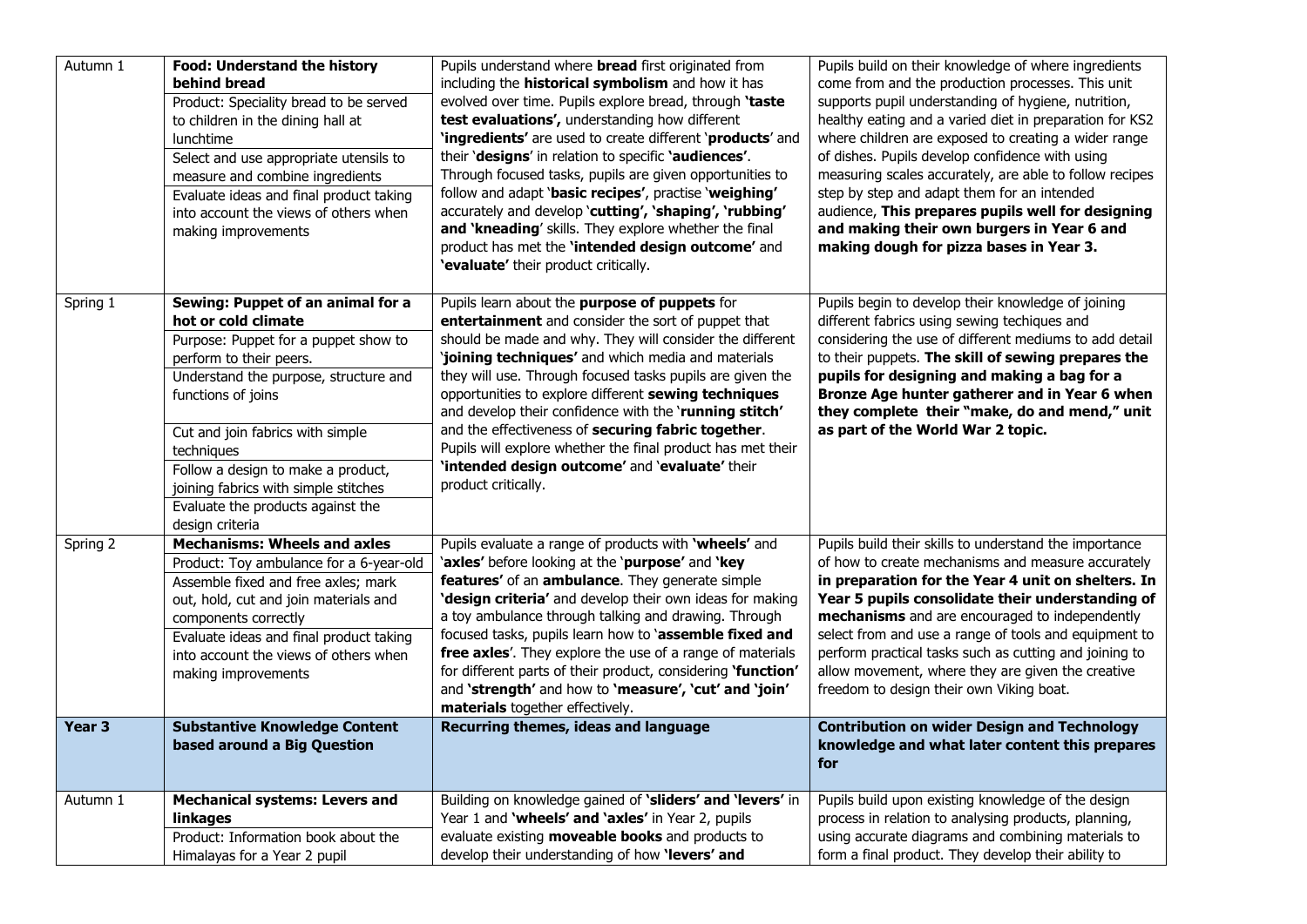|          | Analyse construction methods used to<br>create moveable books, linkages and<br>levers<br>Select and use appropriate materials<br>and equipment to measure, cut, join<br>and assemble components to form a<br>working lever or linkage mechanism<br>Understand the difference between<br>fixed and loose pivots<br>Evaluate the functionality and quality of<br>their product using technical vocabulary<br>to explain | 'linkage mechanisms' operate and create specific<br>movements. Pupils add to their understanding of<br>mechanisms that cause movement, exploring different<br>types of 'joins' and how the application of<br>transference forces can create 'direction' and<br>'movement'. They identify the necessary 'components'<br>used to form basic levers such as 'pivots', 'outputs',<br>'guides' and 'inputs'.<br>Applying the prerequisite skills of 'cutting', 'measuring',<br>'shaping' and 'joining', pupils assemble basic lever and<br>linkage mechanism to create moveable 'pop up' book<br>designs. They continue to develop accuracy and quality<br>through the selection of appropriate tools and<br>materials, and on-going evaluations of functionality<br>against specific design criteria. | explain why specific mechanisms are most effective<br>and suited to specific products and movements. This<br>unit prepare pupils for the challenges of<br>designing and making a mechanical system as<br>part of a moon buggy in Year 5.                                                                                                                                                                                                                                                                                                                                                                                                                                                                                                                                                                                                               |
|----------|-----------------------------------------------------------------------------------------------------------------------------------------------------------------------------------------------------------------------------------------------------------------------------------------------------------------------------------------------------------------------------------------------------------------------|---------------------------------------------------------------------------------------------------------------------------------------------------------------------------------------------------------------------------------------------------------------------------------------------------------------------------------------------------------------------------------------------------------------------------------------------------------------------------------------------------------------------------------------------------------------------------------------------------------------------------------------------------------------------------------------------------------------------------------------------------------------------------------------------------|--------------------------------------------------------------------------------------------------------------------------------------------------------------------------------------------------------------------------------------------------------------------------------------------------------------------------------------------------------------------------------------------------------------------------------------------------------------------------------------------------------------------------------------------------------------------------------------------------------------------------------------------------------------------------------------------------------------------------------------------------------------------------------------------------------------------------------------------------------|
| Spring 2 | Textiles: 2-D shape to 3-D product<br>Product: Bag designed for a Bronze Age<br>hunter gatherer to collect their findings<br>Investigate and analyse products related<br>to the final product<br>Select and use a range of tools to join<br>fabric securely<br>Use simple patterns and templates for<br>marking out including seam allowances<br>Apply understanding of how to<br>strengthen and reinforce material   | Pupils explore a range of existing bags to determine<br>suitability of material and construction. They<br>compare this with the use of animal hides in the Bronze<br>Age. Through investigating how materials are 'joined'<br>and 'finished' using a 'range of stitches', pupils<br>develop simple design criteria for a product with an end<br>user in mind. They create a simple 'pattern' and select<br>appropriate tools and materials before 'cutting',<br>'joining' and 'finishing' their final bag. Pupils evaluate<br>the outcome against the intended use.                                                                                                                                                                                                                               | Building on the skills of stitching, pupils will further<br>develop their understanding of sewing skills in<br>Year 6 to make more complex designs for a Make Do<br>and Mend project.                                                                                                                                                                                                                                                                                                                                                                                                                                                                                                                                                                                                                                                                  |
| Summer 2 | Food: Understand and apply the<br>principles of a healthy and varied<br>diet<br>Product: Pizza inspired by the local<br>target audience<br>Investigate and analyse a range of<br>existing pizzas in order to develop<br>design criteria<br>Select appropriately from a range of<br>utensils<br>Continue to develop food preparation<br>skills                                                                         | Pupils learn about the origins of pizza before<br>investigating and evaluating a range of existing<br>pizzas for taste and texture. They carry out and<br>record market research using IT tools to determine the<br>design criteria most suitable for the target audience.<br>Pupils select and explain their use of ingredients and<br>the tools and equipment required to prepare toppings.<br>They continue to develop a range of food preparation<br>skills such as 'peeling', 'grating' and 'cutting and<br>slicing' using the 'bridge' and 'claw' techniques.<br>Pupils evaluate the final product with reference to the<br>design criteria and the opinion of others.                                                                                                                      | When added to the knowledge learned in Year 4, 5<br>and 6 about preparing food safely and hygienically,<br>pupils will leave school armed with specific examples<br>of food preparation skills that lead to successful<br>cooking. Investigating the origins of pizza will help<br>pupils appreciate how food has developed and been<br>influenced by a variety of cultures and places. In<br>learning about selecting and using appropriate utensils<br>and equipment to prepare and combine ingredients,<br>pupils are prepared to carry out more accurate<br>making and measuring in Year 4, 5 and 6.<br>Learning about where food comes from and how it<br>influences modern recipes, enables children to start<br>asking questions about what new recipes were<br>influenced by $-$ crucial for work on Fair Trade recipes<br>for food in Year 6. |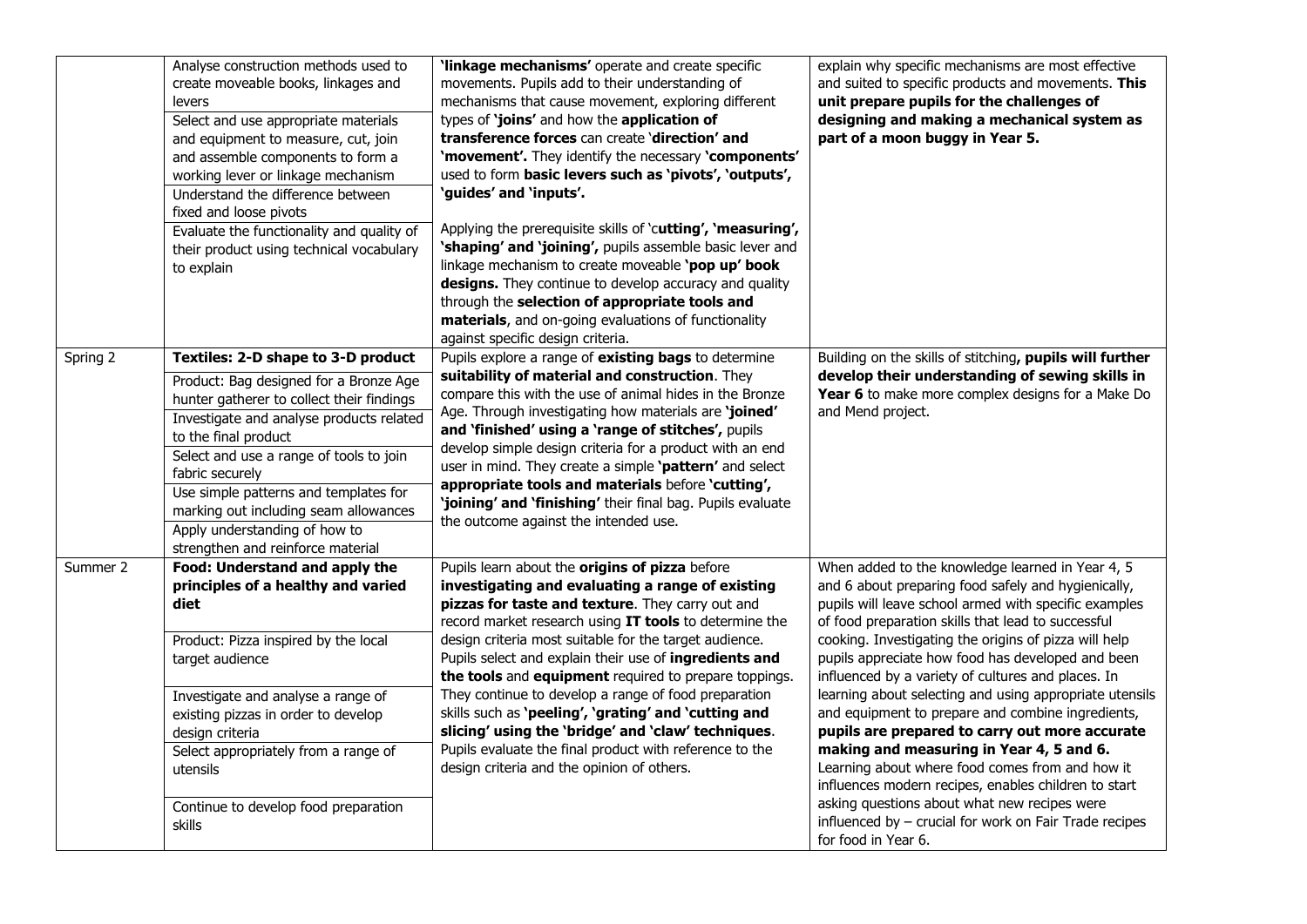| Year 4   | <b>Substantive Knowledge Content</b><br>based around a Big Question                                                                                                                                                                                                                                                                                                                                                                                                                                                                                       | Recurring themes, ideas and language                                                                                                                                                                                                                                                                                                                                                                                                                                                                                                                                                                                                                                                                                                                                                                                                    | <b>Contribution on wider Design and Technology</b><br>knowledge and what later content this prepares<br>for                                                                                                                                                                                                                                                                                                                           |
|----------|-----------------------------------------------------------------------------------------------------------------------------------------------------------------------------------------------------------------------------------------------------------------------------------------------------------------------------------------------------------------------------------------------------------------------------------------------------------------------------------------------------------------------------------------------------------|-----------------------------------------------------------------------------------------------------------------------------------------------------------------------------------------------------------------------------------------------------------------------------------------------------------------------------------------------------------------------------------------------------------------------------------------------------------------------------------------------------------------------------------------------------------------------------------------------------------------------------------------------------------------------------------------------------------------------------------------------------------------------------------------------------------------------------------------|---------------------------------------------------------------------------------------------------------------------------------------------------------------------------------------------------------------------------------------------------------------------------------------------------------------------------------------------------------------------------------------------------------------------------------------|
| Autumn 2 | <b>Structures: Shelters</b><br>Product: Design and make a shelter to<br>create an earthquake proof building<br>Investigate and analyse different<br>materials used to build shelters<br>Select and use a range of tools to join<br>materials securely<br>Evaluate the final product for<br>functionality                                                                                                                                                                                                                                                  | Pupils explore the importance of the safety features of<br>an earthquake shelter and how the materials use can<br>provide protection during an earthquake. Pupils choose<br>appropriate tools to join materials securely and<br>measure materials accurately. They will test their<br>products to ensure the safety and security of their final<br>product and evaluate the functionality.                                                                                                                                                                                                                                                                                                                                                                                                                                              | This unit prepares the children for continuing to<br>develop their material selection skills and develop<br>measuring and cutting skills. This prepares pupils<br>for making Viking Long Boats in Year 5 and<br>provides cross curricular links to Geography and<br>Science in upper KS2.                                                                                                                                             |
| Spring 1 | Food: Design and create a new<br>type of chocolate bar<br>Product: A chocolate bar inspired by<br>Charlie and the Chocolate Factory for a<br>target audience<br>Investigate and analyse a range of<br>existing chocolate bars in order to<br>develop a design criteria<br>Research and analyse the nutritional<br>value of different types of chocolate<br>bars<br>Develop a recipe and consider the tools<br>needed to create the chocolate bar.<br>Design a wrapper that appeals to the<br>target audience<br>Evaluate the success of the final product | Pupils take inspiration from their history topic on the<br>Mayans and the book Charlie and the Chocolate factory to<br>design a chocolate bar that appeal to the target<br>audience, considering their likes and dislikes as well as<br>the nutritional value of the products used e.g., 70%<br>cocoa versus white chocolate. They will develop the<br>recipe and consider the tools needed to cut or melt<br>ingredients and how this will be combined within the<br>chocolate bar. The pupils will then consider how best to<br>package the chocolate bar to attract sales from their<br>target audience and consider the costs involved before<br>deciding on a price to ensure profit. They will evaluate<br>the success of their chocolate bar, through taste testing<br>and showcasing their designs to their target<br>audience. | Pupils use the knowledge developed in this unit to<br>prepare them to design a burger in Year 5 taking<br>into account the nutritional content of different food<br>choices. This also supports the pupils in Year 6 to<br>design a dish based on Fair Trade produce.                                                                                                                                                                 |
| Spring 2 | <b>Electrical systems: Simple circuits</b><br>and switches<br>Product: Children's board game to<br>enhance knowledge of the Ancient<br>Egyptians<br>Explore a range of board games and<br>how they have developed over time                                                                                                                                                                                                                                                                                                                               | Pupils develop an understanding of board game<br>designs by comparing and contrasting products and<br>analysing construction methods. Through an<br>evaluation of how products meet a user's needs, pupils<br>identify strengths and areas for development that<br>influence their own designs.<br>They continue to broaden their understanding of<br>'electricity' in science in order to assemble 'basic<br>circuits' as part of their design. They identify the<br>'components' required for a 'switch' in order to                                                                                                                                                                                                                                                                                                                  | Pupils continue to understand the importance of the<br>different stages of the design process, exploring<br>existing products to influence initial designs and<br>considering purpose to establish criteria for a<br>successful product.<br>Based on an understanding of construction techniques<br>from previous years pupils become more aware of the<br>range of techniques to accurately assemble, join and<br>combine materials. |
|          | Investigate the use of simple circuits to<br>enhance the appeal of board games                                                                                                                                                                                                                                                                                                                                                                                                                                                                            | produce a working product and make design choices to<br>reflect this.                                                                                                                                                                                                                                                                                                                                                                                                                                                                                                                                                                                                                                                                                                                                                                   | Pupils will develop their understanding of<br>electronic circuits and specific components in<br>Year 5.                                                                                                                                                                                                                                                                                                                               |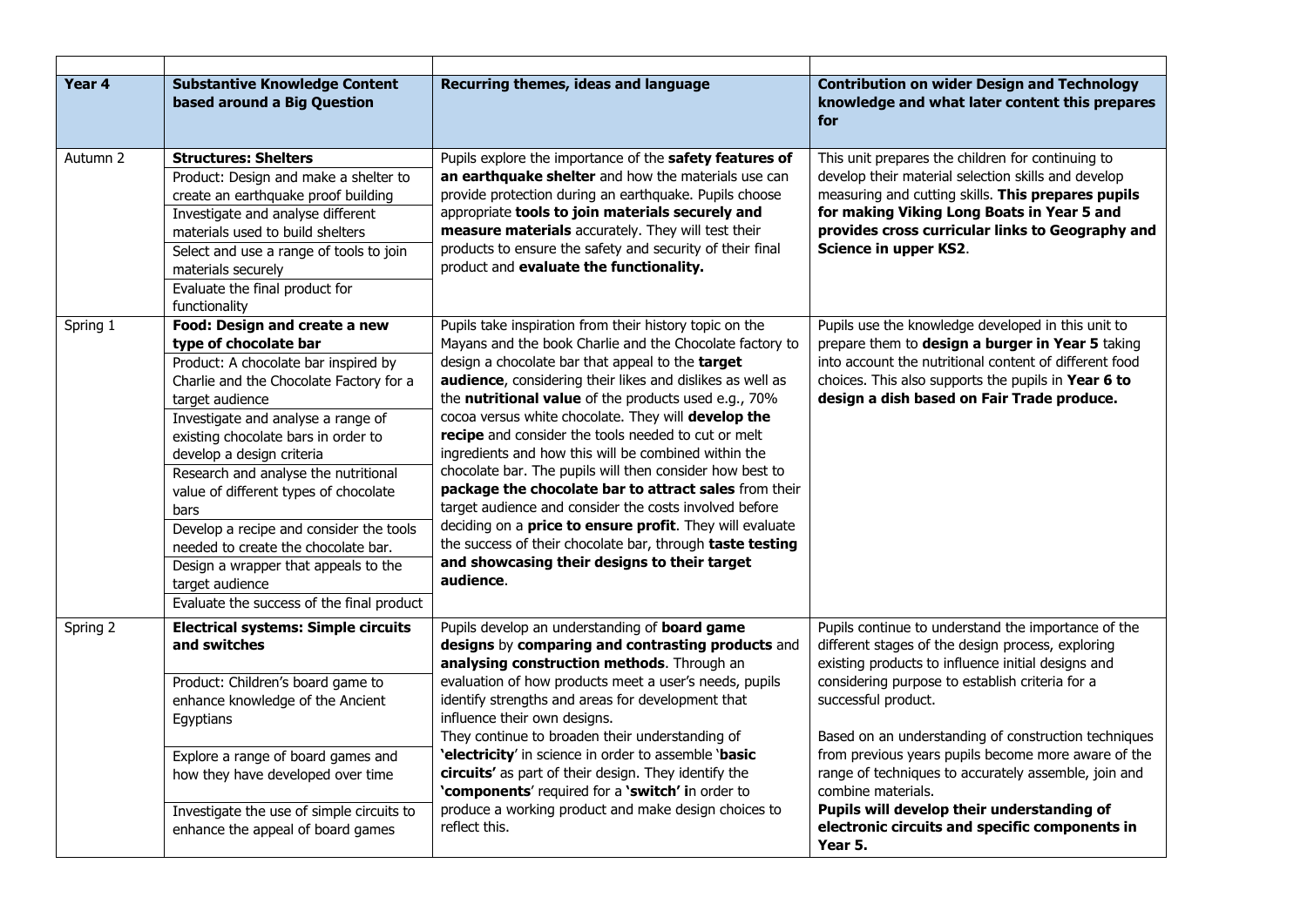|                   | Construct a circuit with basic<br>components, join and combine materials<br>according to their functional properties<br>and aesthetic qualities                                                                                                                                                        | By identifying the main stages of making their product,<br>pupils select appropriate tools and techniques. Refining<br>skills related to construction, children 'measure', 'mark<br>out', 'cut' and 'shape' a range of materials, using<br>appropriate tools, equipment and techniques. To<br>complete their board game products they 'join' and<br>'combine' materials and components accurately in<br>'temporary' and 'permanent' ways, enabling them to<br>make continuous choices related to a final outcome.         |                                                                                                                                                                                                                                                    |
|-------------------|--------------------------------------------------------------------------------------------------------------------------------------------------------------------------------------------------------------------------------------------------------------------------------------------------------|---------------------------------------------------------------------------------------------------------------------------------------------------------------------------------------------------------------------------------------------------------------------------------------------------------------------------------------------------------------------------------------------------------------------------------------------------------------------------------------------------------------------------|----------------------------------------------------------------------------------------------------------------------------------------------------------------------------------------------------------------------------------------------------|
| Year <sub>5</sub> | <b>Substantive Knowledge Content</b><br>based around a Big Question                                                                                                                                                                                                                                    | Recurring themes, ideas and language                                                                                                                                                                                                                                                                                                                                                                                                                                                                                      | <b>Contribution on wider Design and Technology</b><br>knowledge and what later content this prepares<br>for                                                                                                                                        |
| Autumn 2          | <b>Mechanical systems: Pulleys or</b><br>gears<br>Product: Fairground Ride                                                                                                                                                                                                                             | Building on previously taught skills, precise<br>'measuring', 'cutting' and 'joining' skills are<br>developed to create a fairground ride with a specific<br>audience in mind. Pupils further develop their                                                                                                                                                                                                                                                                                                               | This unit consolidates previous experiences of simple<br>mechanical systems (Year 2) as well as work<br>incorporating simple electrical circuits and switches<br>(Year 4).                                                                         |
|                   | Design and make a mechanical system<br>to make a fairground ride move<br>Design and make a wooden construction                                                                                                                                                                                         | understanding of circuits from Year 4 to allow their<br>fairground rides to move on their own. Through focused<br>tasks, they learn about different sized 'gears',<br>investigate 'direction' and 'speed of rotation', and<br>build working circuits. Pupils develop 'measuring',                                                                                                                                                                                                                                         |                                                                                                                                                                                                                                                    |
|                   | to support a mechanical system                                                                                                                                                                                                                                                                         | 'marking', 'cutting', 'shaping' and 'joining' skills<br>using a range of tools as appropriate.                                                                                                                                                                                                                                                                                                                                                                                                                            |                                                                                                                                                                                                                                                    |
|                   | Use sawing, cutting, drilling, gluing and<br>sanding                                                                                                                                                                                                                                                   | Finally, pupils critically evaluate the 'quality' of their<br>product, the 'manufacture', 'functionality',<br>'innovation' and 'fitness for purpose', by comparing<br>it to the original design specification.                                                                                                                                                                                                                                                                                                            |                                                                                                                                                                                                                                                    |
| Spring 2          | Food: Celebrating culture and<br>seasonality                                                                                                                                                                                                                                                           | Throughout the D&T curriculum in KS2, pupils learn the<br>skills of product design, including extending the range,<br>and evaluating products suggesting improvements. In this                                                                                                                                                                                                                                                                                                                                            | When added to the knowledge that children gain in<br>Years 4, 5 and 6 about preparing food safely and<br>hygienically, pupils will leave school armed with                                                                                         |
|                   | Product: Burger as a new item on the<br>school dinner menu<br>Research who invented the burger and<br>investigate the impact of burgers on<br>American culture<br>Research and analyse the nutritional<br>value of various types of burgers<br>Choose a burger recipe according to<br>sensory research | unit, pupils 'research' the origins of the burger and its<br>impact on American culture. They 'analyse' the findings<br>of research into the 'nutritional value' of a range of<br>burgers, as well as carrying out 'sensory evaluations'.<br>From this, pupils design their own <b>burger</b> 'recipe',<br>communicating their intentions through 'exploded<br>diagrams'. They select and use 'utensils' and<br>'equipment' to accurately 'measure' and 'combine'<br>appropriate ingredients, 'shape a patty' and finally | specific examples of food preparation skills that lead to<br>successful cooking. This unit also builds on the<br>childrens' knowledge of healthy diets and prepares<br>them to design and cook a recipe based on Fair Trade<br>products in Year 6. |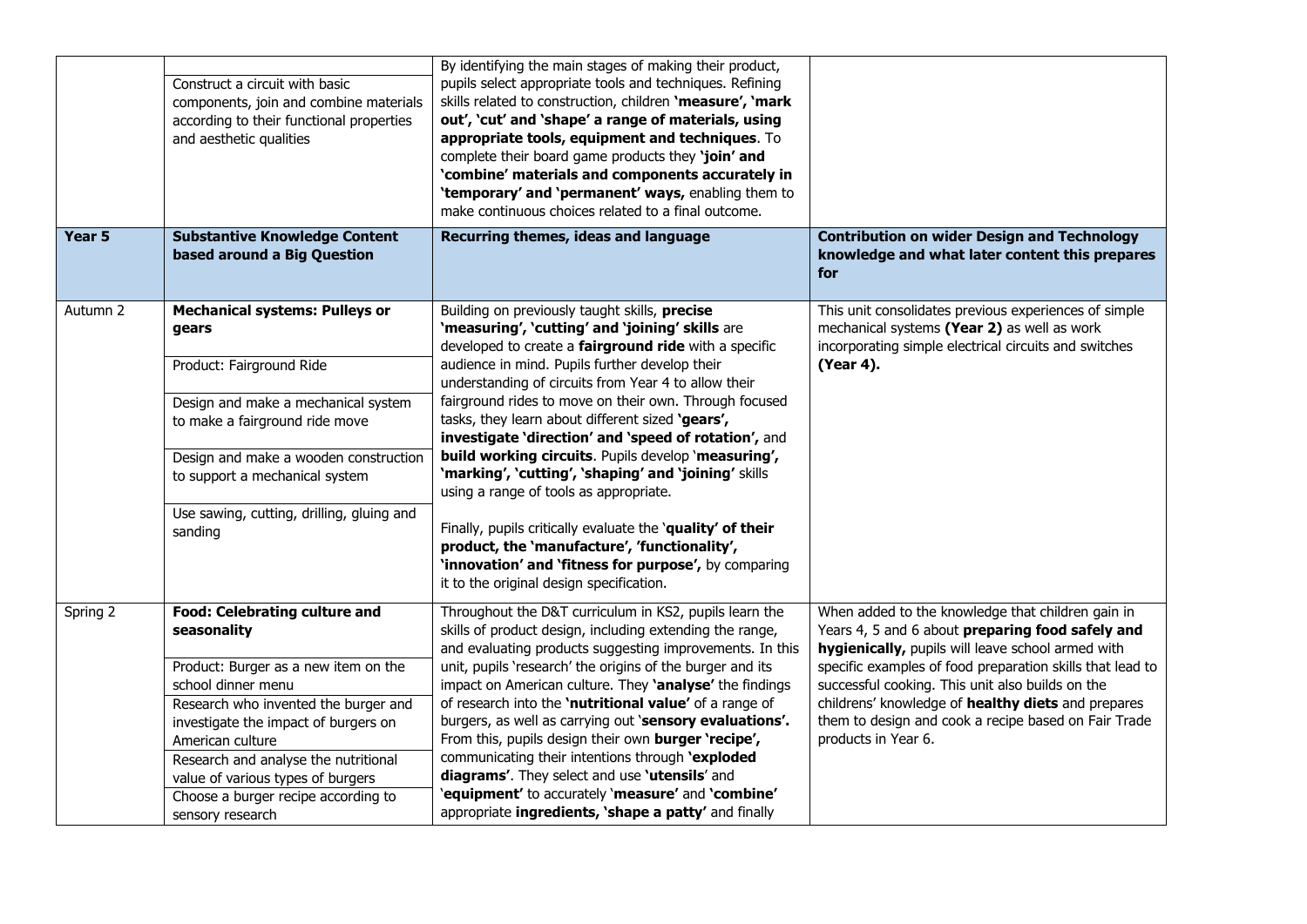|                   | Select and use appropriate utensils and<br>equipment accurately to measure and<br>combine appropriate ingredients<br>Evaluate the final product using a<br>design specification                                                                                                                                                                                                                                                                                                                                                                                                  | 'cook' their product. Pupils 'evaluate' their burger<br>against their design specification, with the intended 'user'<br>in mind.                                                                                                                                                                                                                                                                                                                                                                                                                                                    |                                                                                                                                                                                                                                                                                                                                                          |
|-------------------|----------------------------------------------------------------------------------------------------------------------------------------------------------------------------------------------------------------------------------------------------------------------------------------------------------------------------------------------------------------------------------------------------------------------------------------------------------------------------------------------------------------------------------------------------------------------------------|-------------------------------------------------------------------------------------------------------------------------------------------------------------------------------------------------------------------------------------------------------------------------------------------------------------------------------------------------------------------------------------------------------------------------------------------------------------------------------------------------------------------------------------------------------------------------------------|----------------------------------------------------------------------------------------------------------------------------------------------------------------------------------------------------------------------------------------------------------------------------------------------------------------------------------------------------------|
| Summer 2          | <b>Structure: A floating boat</b><br>Product: Viking Long Boat<br>Research the structure and materials<br>used in a Viking Long Boat<br>Design a floating structure<br>Select appropriate tools and materials to<br>build the structure<br>Build and create the boat, using<br>accurate measuring and joining skills<br>Evaluate the final product using a<br>design specification                                                                                                                                                                                               | Pupils research and consider the structure of a Viking<br>Long Boat, including how it robustly sailed on rough<br>seas for long distances. They design a floating<br>structure based on the original style and consider how<br>to best attach a sail and oars to promote movement.<br>Pupils 'measure', 'mark out', 'cut' and 'shape' a<br>range of materials, using appropriate tools,<br>equipment and techniques. To complete their Viking<br>Long Boat they 'join' and 'combine' materials. The<br>boats are then tested to ensure they meet the design<br>specifications.      | This unit provides further consolidation of pupils<br>cutting and joining skills and science knowledge of<br>materials. This will provide pupils with the knowledge<br>needed for the Year 6 prop design unit.                                                                                                                                           |
| Year <sub>6</sub> | <b>Substantive Knowledge Content</b><br>based around a Big Question                                                                                                                                                                                                                                                                                                                                                                                                                                                                                                              | Recurring themes, ideas and language                                                                                                                                                                                                                                                                                                                                                                                                                                                                                                                                                | <b>Contribution on wider Design and Technology</b><br>knowledge and what later content this prepares<br>for                                                                                                                                                                                                                                              |
| Autumn 2          | <b>Textiles: Combining different</b><br>fabric shapes<br>Product: Cushion linked to 'Make Do<br>and Mend' campaign of WW2<br>Disassemble a cushion to investigate<br>and evaluate how a cushion is made<br>Communicate design ideas using a<br>diagram and step by step planning<br>Develop skills of threading a needle,<br>joining textiles and using a range of<br>stitches<br>Select from and use a range of tools<br>and equipment to make a cushion that<br>is accurately assembled and well<br>finished<br>Evaluate the final product for<br>functionality and aesthetics | This unit, to create a cushion, builds on sewing skills<br>learned in Year 3: making a bag for a Bronze Age hunter<br>gatherer. Having developed an understanding of 'Make<br>Do and Mend' through work in history, pupils consider<br>how to 'repurpose' and 'recycle' materials. Through<br>focus tasks, they learn to 'measure' and 'cut' fabric,<br>'pin', 'sew' and 'join' materials accurately using a<br>variety of 'stitches'. They consider a range of ways of<br>'decorating' their cushion. Pupils evaluate their final<br>product for 'functionality' and 'aesthetics'. | In KS3 children continue to design, make and<br>evaluate. Through a variety of creative and practical<br>activities, pupils are taught the knowledge,<br>understanding and skills needed to engage in an<br>iterative process of designing and making. They work<br>in a range of domestic and local contexts. This unit<br>engages the fashion context. |
| Spring 1          | <b>Food: Understand the processes</b><br>behind creating dishes showcasing<br><b>Fair Trade produce</b><br>Product: Make a dish based on Fair<br><b>Trade Products</b>                                                                                                                                                                                                                                                                                                                                                                                                           | Pupils consolidate their understanding of recipe design<br>and ingredient choice to research and create a dish which<br>"heroes" Fair Trade produce and consider the impact<br>on the farming communities that produce these products.<br>Pupils research and design a recipe, making choices                                                                                                                                                                                                                                                                                       | At KS3, as part of their work with food, pupils are<br>taught how to cook and apply the principles of<br>nutrition and healthy eating. Instilling a love of<br>cooking in pupils will also open a door to one of the<br>great expressions of human creativity. Learning how                                                                              |